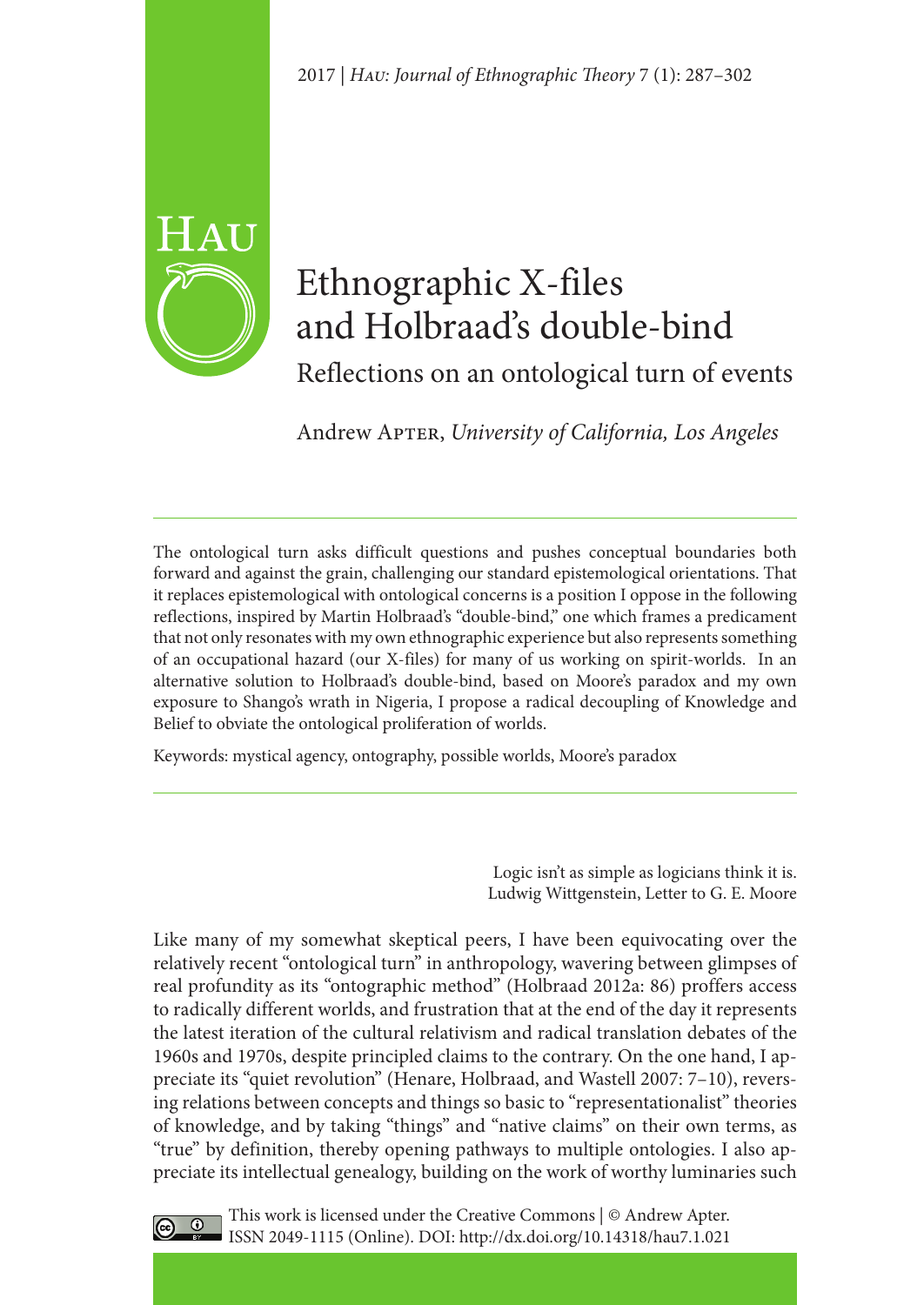

as Roy Wagner, Marilyn Strathern, Alfred Gell, Bruno Latour, Philippe Descola, and Eduardo Viveiros de Castro. On the other hand, I keep stumbling. Where does this really take us? Does it not implicitly invoke a sociocultural alterity that hardly exists anymore, if it ever did? Is such alterity greater "between" societies than "within" them? Where are the richer historical and sociopolitical contexts? Do native claims that sacramental wine is the blood of Christ, or that Jews are a chosen people, also open up different ontologies? Even if I finally do grasp that Ifá powder and power are the same "thing" in Cuban divination, as well as the "motile" logic which renders its disclosures indubitable (Holbraad 2007), then what? Can I "apply" such motility to other contexts, including Ifá divination in Nigeria or New Jersey? Or to the latest debates in nonstandard logics? In my less generous moments—off the record, of course—I have caricatured the ontological turn as bad philosophy and no ethnography (a charge that may equally characterize what follows! $).<sup>1</sup>$ 

But that is neither true nor fair, as growing research in this vein attests. The ontological turn asks difficult questions and pushes conceptual boundaries both forward and against the grain, challenging our standard epistemological orientations. That it necessitates a commitment to multiple ontologies is a claim that I will challenge in the following reflections inspired by Martin Holbraad's "double-bind," one which frames a predicament that not only resonates with my own ethnographic experience, but also represents something of an occupational hazard for many of us working on spirit-worlds. In an alternative solution to Holbraad's double-bind, based on my exposure to Shango's wrath in Nigeria, I propose a radical decoupling of Knowledge and Belief to obviate the ontological proliferation of worlds.

## **Holbraad's double-bind**

In a provocative essay that takes us through the looking glass into the alternative world of Ifá divination in Cuba, Martin Holbraad opens with a discomfiting encounter familiar to many of us after returning from the field, when asked: "Do *you* think that oracles work?" (2012a: 81, original emphasis). How often have I encountered variations of this question, when asked if I believe in the Yoruba orisha, whether they are real, or might I even channel their power to help someone out? I usually respond that "No, I don't actually believe in them, but . . . ." And if my interlocutor remains interested, I may describe ethnographic experiences that give uncanny credence to mystical intervention in human affairs. Such "X-files" from the field are by no means uncommon, and are found even among our most right-minded colleagues, archived as private and unsuitable for public release.<sup>2</sup> Indeed, the public is always quick to exoticize alterity with "unsolved mysteries" of ghosts, zombies, and aliens, thus one learns to be careful about what one says to

<sup>1.</sup> For two signal critiques of the ontological turn, see Bessire and Bond (2014) and Graeber (2015).

<sup>2.</sup> As Graeber (2015: 35–36) reminds us, even Evans-Pritchard (1937:34) went partly public with his X-files.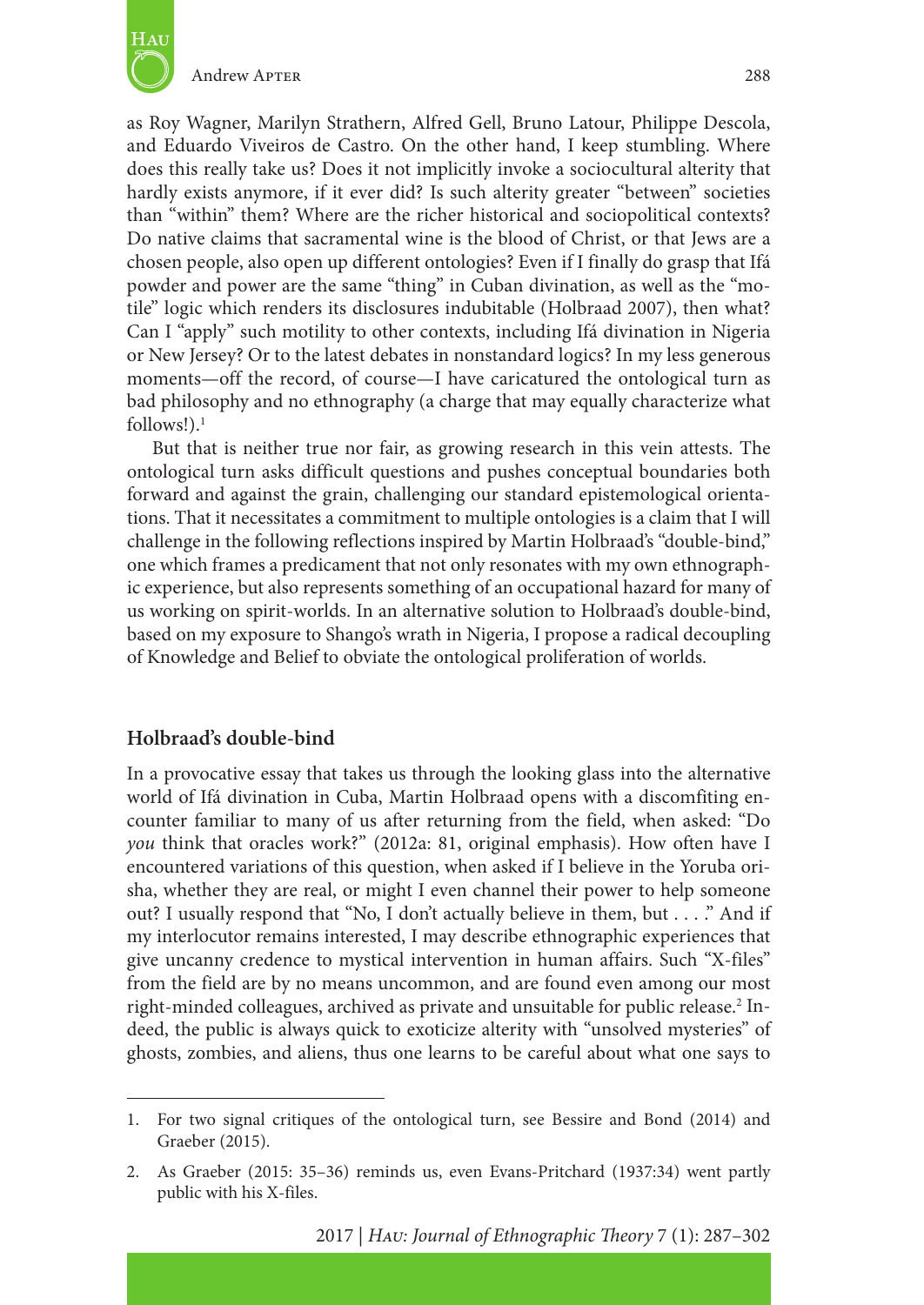

avoid looking ridiculous and embarrassing the profession.<sup>3</sup> Nor are such queries limited to lay persons, but, as Holbraad points out, come from colleagues as well. Which is why I find Holbraad's reaction both familiar and refreshing. If he "loves" the question because it rattles the rationalist cage, he also "hates" it because it is so difficult to answer:

What I hate about it is that it tends to put me in a double-bind. If I say that I do not believe in oracles, I provide a quick fix for my interlocutor's disquiet with what really is a lie. For there is an important sense in which I really *do* believe in oracles—but if I admit this, I create the conditions for misunderstanding, since the sense in which I trust oracles is very different from the more sensational one in which they are more than likely interested. (Holbraad 2012a: 82, original emphasis)

Holbraad (ibid.; 96–103) proceeds to illustrate the radically different ontological premises which make Cuban divination casts—as "truth-events"— indubitably true, an alembicated exposition that not only illuminates the motile logic of coinciding paths, but, in doing so, also offers a way out of his double-bind.<sup>4</sup> For it is with recourse to this alternative ontology, based on a non-representational semantics, and thus not easily grasped by the untrained interlocutor (untrained, that is, in the ontographic method) that Holbraad *does* believe in oracles. Key to his analysis is the replacement of representational with revelatory notions of truth, such that divinatory disclosures are indubitably true not because they correctly "represent" the client's situation, but because they manifest colliding pathways or "trajectories of motion," in this case the mythic "paths" associated with divinatory tosses and the consultant's problematic "path" in life, converging on a correct verdict and resolution. Truth according to this "motile logic" emerges out of points of intersection rather than correspondence with facts, making Ifa's revelations true by definition. Moreover, the lesson to be learned from these intersecting pathways is less about expanding our epistemological horizons than exploring the intensional alterity of "other" concepts in other worlds

Barring systemic scrutiny of Holbraad's divinatory peregrinations for now, I would like to return to the double-bind itself, and reframe the terms of its solution. Embedded in Holbraad's familiar predicament are ideas of truth, knowledge, belief, and trust that straddle two worlds, which, if ontologically grounded in radically different ways, nonetheless can be rendered somewhat mutually intelligible. When asked if he believes in oracles, the response "I do not believe in oracles" would be a lie: that is, not true, "in an important sense" that for lay persons is difficult to grasp. In this difficult sense, "I do believe in oracles" is true, a statement that is synonymous with "I trust oracles," but is likely to be misunderstood. To believe or not believe? The resolution of the double-bind rests on the doubling of worlds and

<sup>3.</sup> In 1996 I appeared in an A&E *Unsolved Mysteries* television episode on Haitian zombies, to weigh in on the question "Are zombies real?" I quickly realized there was no room for anthropological subtleties; the answer was either yes or no. I argued no, contra Wade Davis.

<sup>4.</sup> For his richer ethnographic case study of Cuban divination along these "lines," see Holbraad (2012b).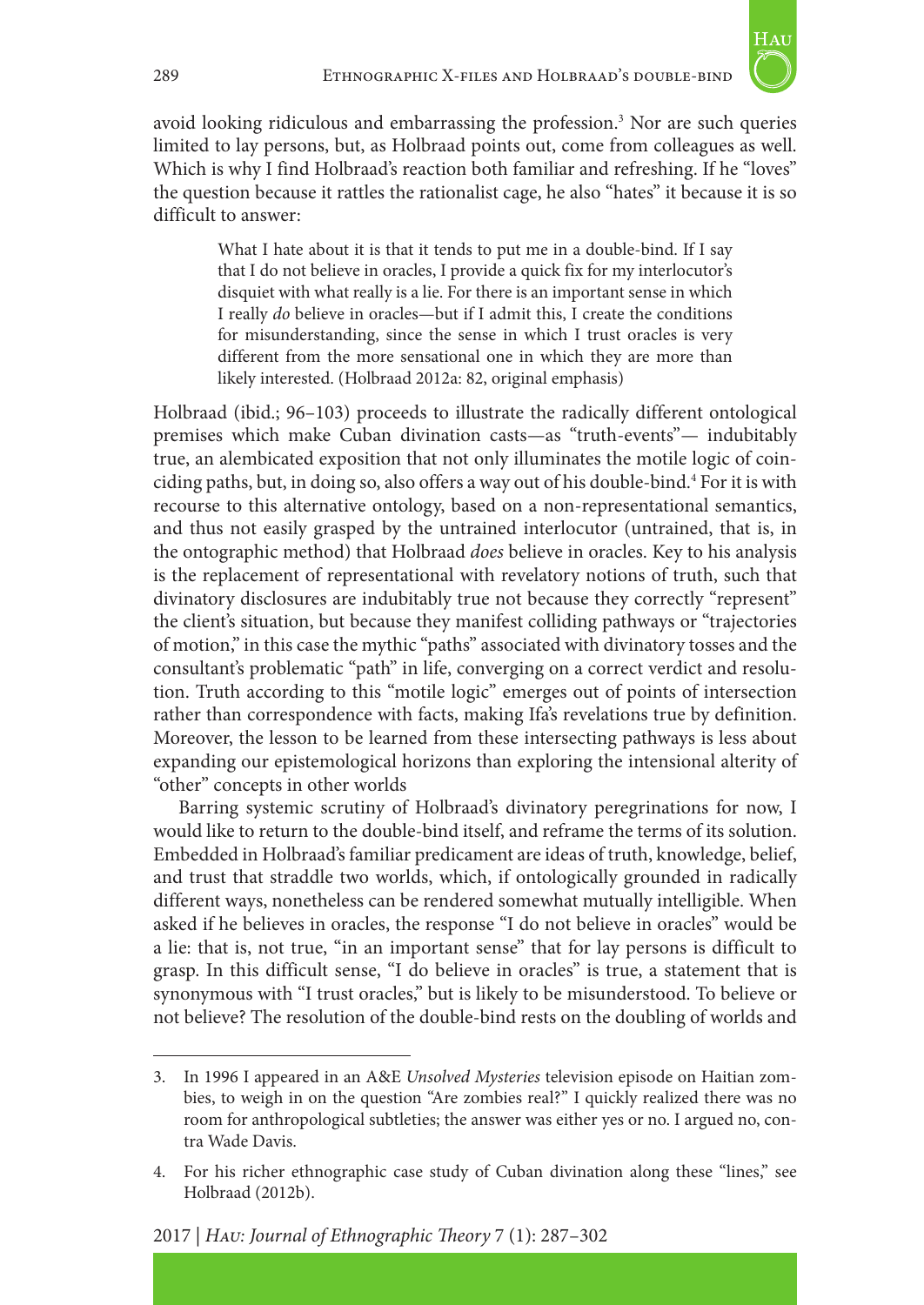

their ontologically associated truth-conditions. In World One ("our" world, for the sake of argument), "I believe in oracles" is false, but in World Two ("their" world, for the sake of argument), "I believe in oracles" is true. However we get from World One to World Two, the journey will lead us out of the double-bind.5

Holbraad's appeal to truth by way of its negation—a lie—brings epistemology back in, for what can be more epistemological than specifying the conditions under which "*x*" is true? And with epistemology comes the problem of knowledge: not merely believing that "*x*" is true, but determining that "*x*" is true independently of belief. In the unorthodox provocation that follows, I will argue that a radical separation of knowledge and belief offers an alternative solution to Holbraad's doublebind through the multiple X-files of a singular world. To get there, I return to my worst day of fieldwork in Nigeria.

#### **A series of unfortunate events**

Back in the day, and on that ill-fated day, my dissertation research focused on the politics of orisha worship within Yoruba kingdoms, and the factors that "controlled" its ritual variations. Applying Fred Eggan's method of controlled comparison (Eggan 1954), I compared the centralized military kingdom of Ayede with the decentralized neighboring kingdoms of Ishan and Itaji (in Ekitiland) to map the correlation of political and ritual institutions over time and space, and to develop a framework for analyzing ritual performances as arenas of political negotiation and maneuvering. The "external" data were difficult but not impossible to get: shrines, memberships, altars in relation to lineages, political quarters, core and immigrant town sections, and so on. I realized that the dominant models in the scholarship were far too simplistic, underestimating the composite character of orisha cults and overestimating the lineage as the dominant sociological correlate, but that part was easy.6

Much more difficult was penetrating the domains of meaning, which were hidden and off-limits to noninitiates, safeguarded by an elaborate philosophy of secrecy that I would only gradually and partially assimilate. I was allowed to take pictures and make audio (and, later, video) recordings of festivals and rituals, but whenever I asked about the meaning of a symbol, oratorical reference, particular sacrifice, or choreographic sequence, the answer was invariably "Àsá ni" (It is our tradition), "Mi ò mo" (I don't know), or, more enigmatically, "Awó ni" (It is a secret). As one educated chief from Ishan assured me, "Ogundele, no matter how many years you spend with the priestesses, they will never tell you anything. They will never reveal their secrets!" I began to despair that my work was destined to remain superficial, externalist, and basically blind. I could feel the allure of what I

<sup>5.</sup> Holbraad's worlds are not to be confused with Popperian Worlds (see Popper 1972).

<sup>6.</sup> I conducted dissertation fieldwork in Nigeria from September 1982 to December 1984, funded by Fulbright–Hays and the Social Science Research Council. For the dominant models of orisha cult organization at that time, see, e.g., Bascom (1944); Verger (1957); and Idowu (1962). For an important shift beyond from the "lineage" model, see Morton-Williams (1964).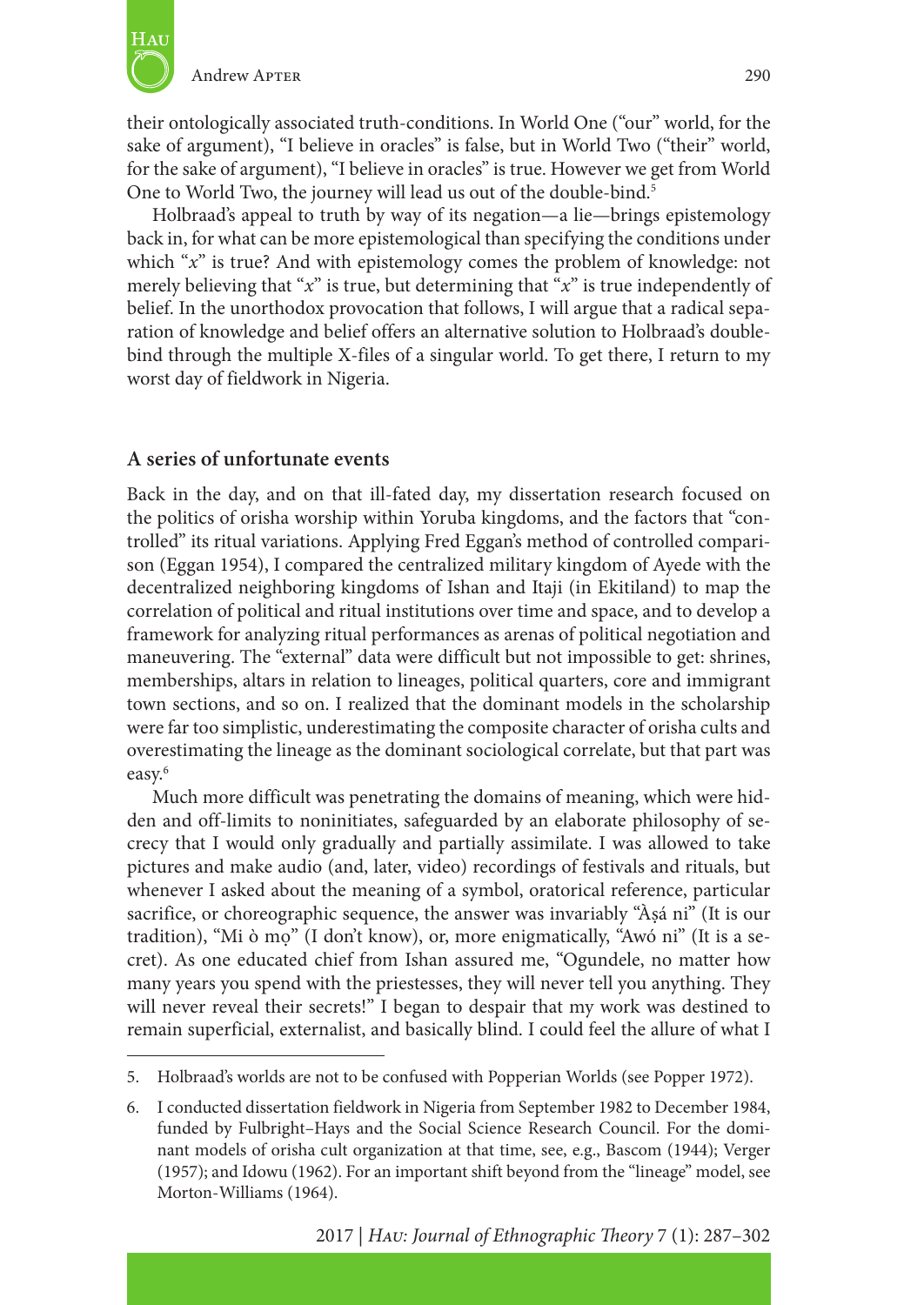HAU

eventually learned was called "imo jinlè," deep knowledge, and also "history," *ìtàn*, as in the knowledge of the ancestors, but I despaired of ever gaining access to it.

Which is why, one early morning in April 1983, I was elated by my one and only "breakthrough" interview. It was with Ìyá Shango, the Shango priestess who had taken me on as something of a "son," and remained my greatest patron and protector throughout my stay. Her own son, Olu Ibitoye, who became my closest research assistant, brought me to her personal shrine, where I offered schnapps and kola. What followed was simply extraordinary; after obligatory oblations to Shango, Ìyá Shango started to tell me important things. Passwords the priestesses gave each other, as well as hand signals to direct festival choreography; deep incantations to summon the gods, together with which leaves must be used, mixed with blood and palm oil; secret histories of Shango's Nupe mother, incestuous relations, and more. As I wrote down feverishly in my notebook, I had the sense that finally I was breaking through, that the real research had begun, that I was entering into the world of the cults. The fact that the priestess whispered, with shutters closed in her personal shrine, was to prevent Shango from hearing, and getting angry. Ìyá Shango was taking quite a risk. To show my trust and appreciation, I had brought her a bag of my hair clippings from a haircut, since the hair of an *òyìnbó* ("European," "white person") was a valuable ingredient for juju, and Ìyá Shango was renowned in the medicinal arts.

But my newly gained access was not to be. Later that day, still elated, I drove off on my motorcycle with the master drummer Ajayi to Aiyegunle, about 25 kilometers northeast from Ayede, to document networks between percussionists. When we arrived, just after noon, greeting his friends, indulging in several beers, Ajayi asked if he could borrow my "machine" (motorcycle) for just twenty minutes to go off and greet another friend. Off he went, and as the minutes ticked by I grew more and more anxious. The minutes turned into hours, and I knew something was very wrong. Two hours, three hours, four hours. Finally, as the late afternoon shadows began to lengthen into evening, Ajayi turned up, weaving on my motorcycle blind drunk. Something was wrong; the fenders and handlebars were bent. He had crashed, and had a gash on his forehead. And what was worse, the backpack I had strapped on the back, with my "particulars" and precious notebook, was missing. Ajayi had no explanation other than it had disappeared. He could not explain why he was gone so many hours, other than one thing led to another—he had been drinking with friends and lost track of everything.

I was of course despondent because my breakthrough data were missing. The bike was repaired; Ajayi healed (although my relationship with him never fully recovered), but my secrets were lost forever. I tried to reconstruct them from memory but could not. Several days later a man from the "north" appeared in Ayede with my backpack and particulars, but the notebook was missing. I asked him where and how he got the backpack, but he wouldn't say, other than that Ifá told him to bring it to me. (I had another powerful medicine in the backpack, called *agbónád`er`o—*hot becomes cool [lit."soothing"]—which was also missing, and I think by returning the backpack he was neutralizing any revenge juju from my side.<sup>7</sup>)

<sup>7.</sup> The *agbónád`er`o*, also called *ojú m`ejo* ("eight eyes") because of its eight cowries protruding from its leather binding, had been a gift six years earlier from the late Twins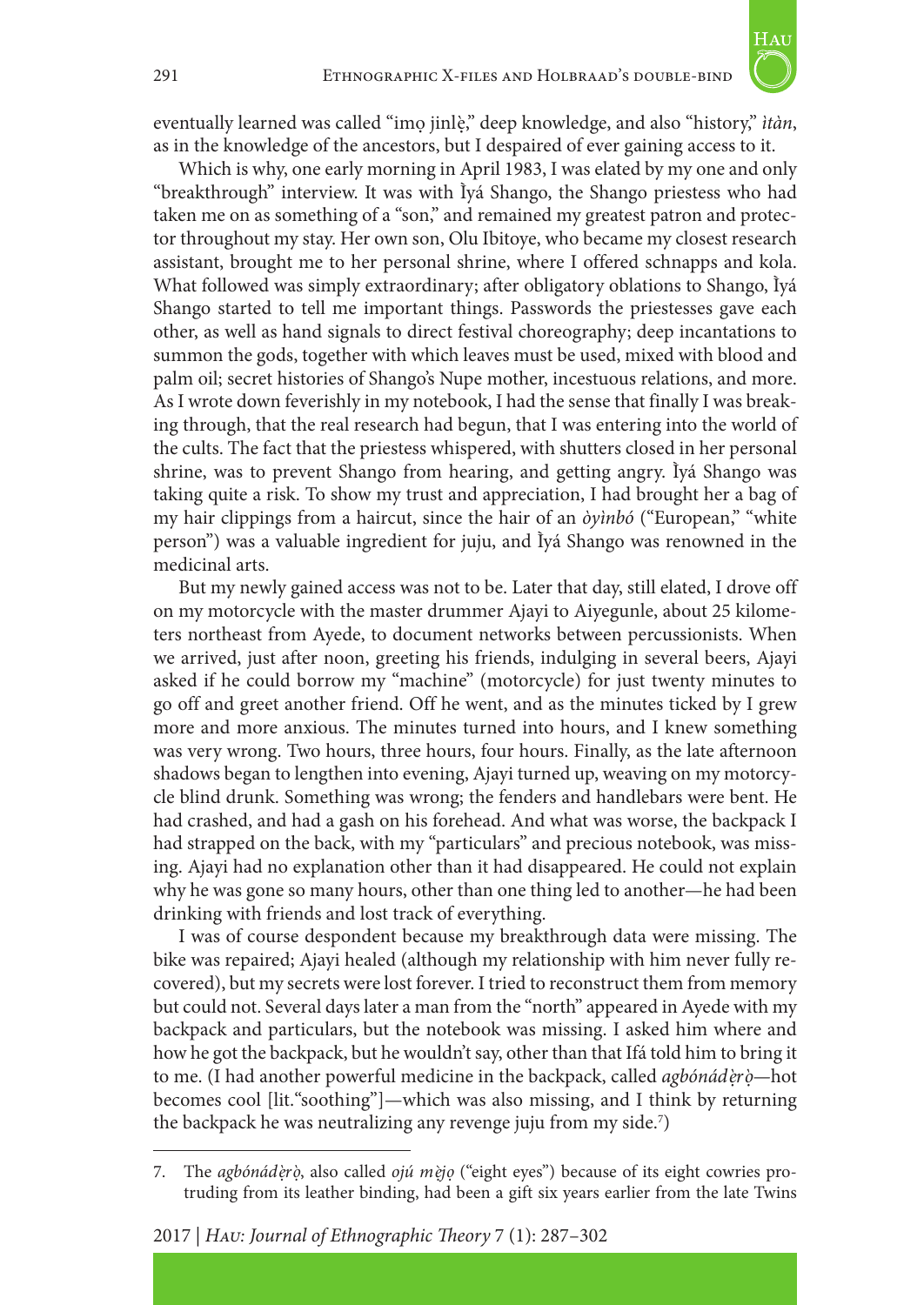

Anyway, I returned to my research, worked closely with the priestesses, gained access to otherwise forbidden spaces (sacred groves, inner shrines, etc.), built up a vast image and recording archive, collected oral histories of struggles and migrations, but never had a comparable interview. In fact, in the eighteen months that followed, none of the priestesses would acknowledge that the "level" of secret knowledge I had glimpsed even existed. And I stopped pushing as well. We all *knew* what had happened. Shango had punished me for going too far. Twelve months after the terrible loss of notes, I asked Olu if his mother believed that I had been punished by Shango on that unfortunate trip to Aiyegunle, and he said of course, it was perfectly clear to her—which was why she never blamed the drummer Ajayi since he was only an instrument of her deity. I gradually absorbed much of the character of deep knowledge, appreciating the social construction of discursive boundaries, the unstable sphere of interpretations which they sustained, and the political efficacy of its deployment in ritual, which I reworked into the concept of an indigenous hermeneutics of power (Apter 1992). In the end, the loss of that precious notebook may not have mattered that much. But I want to return to a question which the lost notebook raises: "What *actually* happened?" It is not just a question of ethnographic autobiography—it represents an ontological commitment to the present and the past.

Let me digress for a moment to explain why this question has returned with such resonance in my own professional life. As an anthropologist now among the historians, I am often asked what it is like shifting home departments, from anthropology at the University of Chicago, where we shared a theoretically driven commitment to critical cultural analysis, to history at UCLA, where a strong cadre of social and cultural historians use theory as a tool of illumination rather than an end in itself. To be honest, I have found the transition refreshing, captured in my typified response: "Anthropologists focus on the cultural and political frameworks and rhetorics through which the past is constructed, represented, and experienced (as historical consciousness), whereas historians are more interested in 'what actually happened.'" I was so socialized into the constructivist perspective that the historian's ontological commitment to "what actually happened" acquired a radical thrust, as if to say that analyzing constructions, figurations, discourses of the past is easy compared with the heavier task of figuring out the "actual." Not a naïve invocation of the commonsense "real," of course, but an admission that at the end of the theoretical day, after our critical investigations of object-construction, the social worlds of history and anthropology are worth getting a handle on. Figuring out what actually happened is much harder than merely exploring the sociocultural dynamics that shape and motivate representations of the real.

So returning to my worst day of fieldwork, what actually happened? Clearly any science of society requires a methodological base-line of empirical description, so where do we begin? We can start with a sequence of events, of social facts. Aspiring

Seven-Seven in his maternal natal village of Ogidi, in gratitude for my cutting a ring (with my Swiss Army knife) from his finger after it had grown deeply into his flesh—a procedure that endured into the early morning hours and involved considerable bleeding and *ogogoro* (local gin). I was told that the juju had returned to Ogidi after Ajayi's motorcycle accident. But that is another story and potential X-file.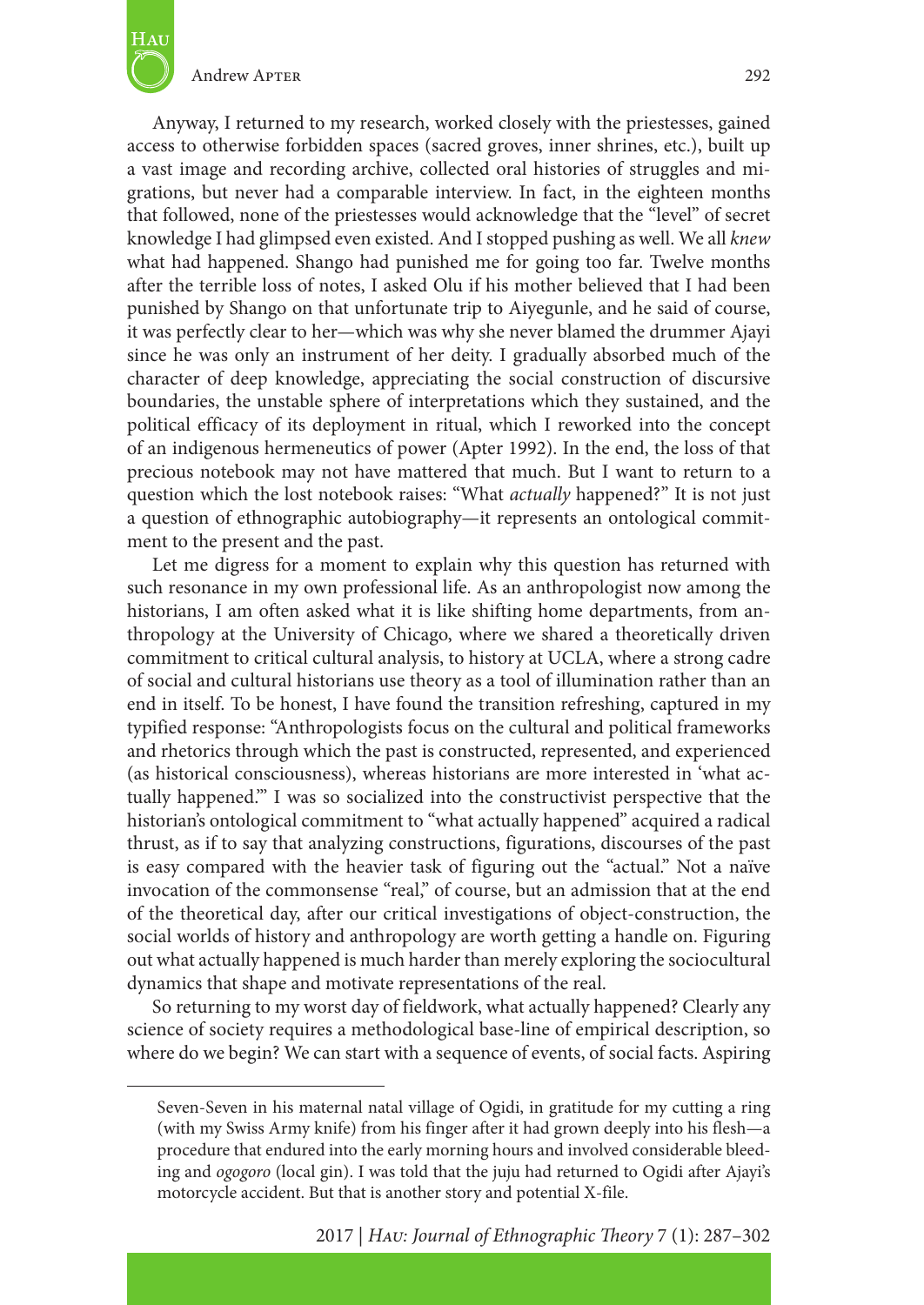anthropologist begins to break down barriers to secret knowledge in an early morning interview, feels excited and pumped up, takes off on his motorcycle with master drummer Ajayi for more research in Aiyegunle; lends Ajayi his Suzuki, which turns out to be a big mistake since Ajayi gets drunk, disappears for four hours, crashes the bike, returns wounded sans notebook and treasured interview data.

Let us assume, for the sake of argument, that we can all agree on a similar version of such "events": that is, Ajayi, the Ìyá Shango priestess, my sympathetic hosts in Aiyegunle, and my sympathetic friends and associates in Ayede. How, then, do we interpret these events, in terms of meaning and causality? Here is where cultural perspectives diverge, raising well-wrought questions of truth, relativism, method, and mystification. Reduced to essentials, a typical contrast between Western rationalism and African mystification would emerge along the following lines: American anthropologist has a breakthrough interview followed by some really bad luck, owing to his own foolish judgment giving in to Ajayi's initial request, and to Ajayi's reckless enthusiasm once he borrowed the bike. Western moral of the story: stand firm, learn how to say no to favors asked, and never let your fieldnotes out of your possession.

Yet, on the other side of the methodological divide, from the so-called "native" point of view, the events were causally connected by the violation of a taboo. The loss of the notebook was no mere bad luck, but was Shango lashing back, angry that his secrets were leaked and rectifying the situation by depriving me of my precious data. From the rationalist perspective of Western social science, this is of course a mystification, for how can we scientifically accord agency to mystical entities? Local natives may *believe* this happened, but belief and knowledge occupy very different orders of social determination. We "know" that  $2 + 2 = 4$  even if I believe (mistakenly) that it equals 5. For the objectivist social scientist, mystified beliefs become true only when they are explained with reference to the objective social (political, cultural, etc.) principles that govern their distortion. Cult secrets, from this perspective, are protected by social sanctions such as belief in mystical retribution when secrets are leaked. Much ink has been devoted to exploring this methodological divide, ranging from total relativism (what "happened" is always culturally specific, including the cultural specificity of Western scientific rationality) to scientific reductionism (we demystify "native" thought with reference to objective sociological principles), but this stark methodological opposition is today a caricature; the debates on both sides have become more complex.

Let me muddy the waters a bit. First, it is interesting to note that even at this preliminary stage of my time in the field, I suspected, no, I actually *knew*, that Shango was striking back. Nobody explained this to me, or suggested it to me. I felt it immediately, to invoke the language of Bourdieu's embodied knowledge: I could just "tell" since I was already working within a local knowledge-system that inculcated certain social and cognitive dispositions. Recall that I was already using juju, both as a gift from my body but also as a means of gaining social cooperation. Did I believe in it? Not really. Did it work? Yes. Do you among my readers know exactly what I am talking about? Many of you X-filers do.

Thus far, Western social theory can explain my incipient Yoruba cultural *verstehen*, my developing intuitive grasp of the events from a Yoruba perspective as a process of local socialization, the gaining of cultural competence that comes from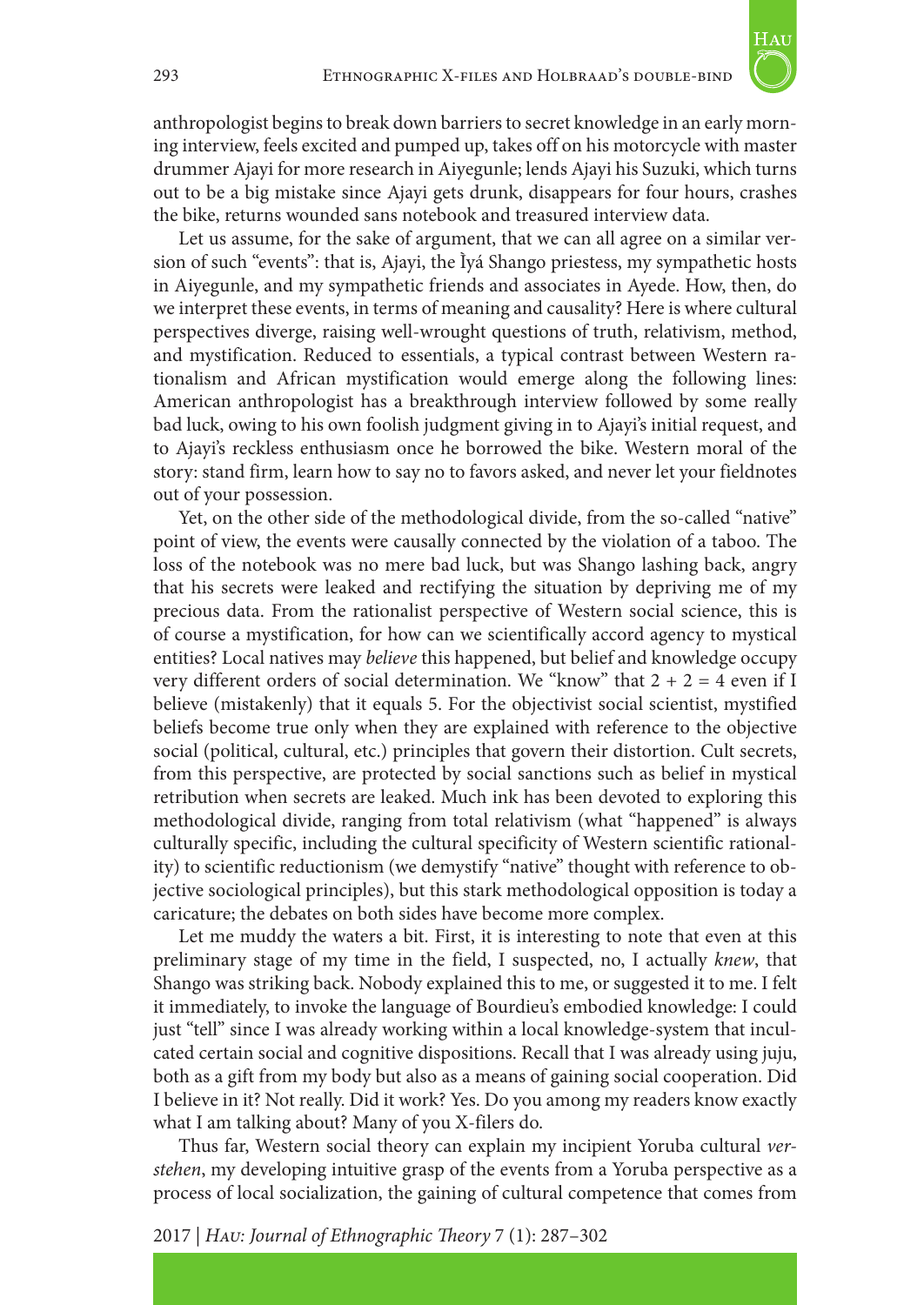

working within a set of socially embedded structures of reproduction and calculation. But what happens when these boundaries between observer and observed, and their concomitant worlds, begin to dissolve? If critical anthropology has taught us anything, it is that our methodological appeals to rationality and objectivism are overdetermined by the historical conditions of their genesis—shot through with implicit assumptions of difference, evolutionism, personhood, and transparency that are anything but transparent. So what actually happened? I am not suggesting that what happened on my worst day of fieldwork was simply Shango's punishment, but something more paradoxical: I *know* that Shango snatched my fieldnotes and literally erased my morning interview because such data, not properly "given," had to be taken back. Yet I don't *believe* that he did this because I don't believe that Shango really exists. Here is my version of Holbraad's double-bind. For him the way out is through ontographic explication: once we clarify the ontology of the world in which Shango strikes back, and the conditions in which "Shango took my fieldnotes" is true, then we can enter into this alternative world, and engage other actual and possible worlds. My solution is much more direct: I know that *p* is true even if I believe that it is false.<sup>8</sup> Applied to Holbraad's double-bind: I know that oracles never lie (hence always tell the truth) but I don't believe it. How can we know what we don't believe?

That is the question.

## **Knowledge, belief, and the irrational ethnographer**

Perhaps it is best to begin by specifying what I *don't* wish to convey by this ethnographic paradox. First, I am not extending Rodney Needham's assault on the mercurial concept of belief itself, which for him generates so much ambiguity and confusion that it is best abandoned as a cross-cultural category—particularly when "ethnographical ascriptions of belief " serve as the basis of our studies (Needham 1972: 9). Rather I am negating what Skorupski (1976: 238) calls an "empirical belief " about the existence of Shango, and, by extension, the category of orisha that he manifests. Belief as such may come under critical scrutiny, and I may push it to questionable extremes, but I do not reject it as a meaningful concept. Second, and this may take some convincing on my part, I hope that I am not *merely* proposing a pseudoepistemological cover for what boils down to my own psychological ambivalence or denial, in the sense that I "feel" like I know that Shango intervened but can't bring myself to believe it because I am an atheist and a realist. Rather, I maintain that such psychological denial provided the impetus toward developing a conceptually interesting position that goes beyond ascriptions of inner mental or subjective states. <sup>9</sup> Third, I am not seeking a "half-

<sup>8.</sup> Michael Lambek notes that the reverse proposition is more common, "believing something true even when we know it is false" (personal communication). This point adds a new level to the hierarchy of constraints on the knowledge–belief relation and resonates with the Gettier problems discussed below

<sup>9.</sup> The edited debate by Berliner (2016) raises many related issues pertaining to the significance of contradictory ideas, attitudes, and beliefs of anthropologists in the field,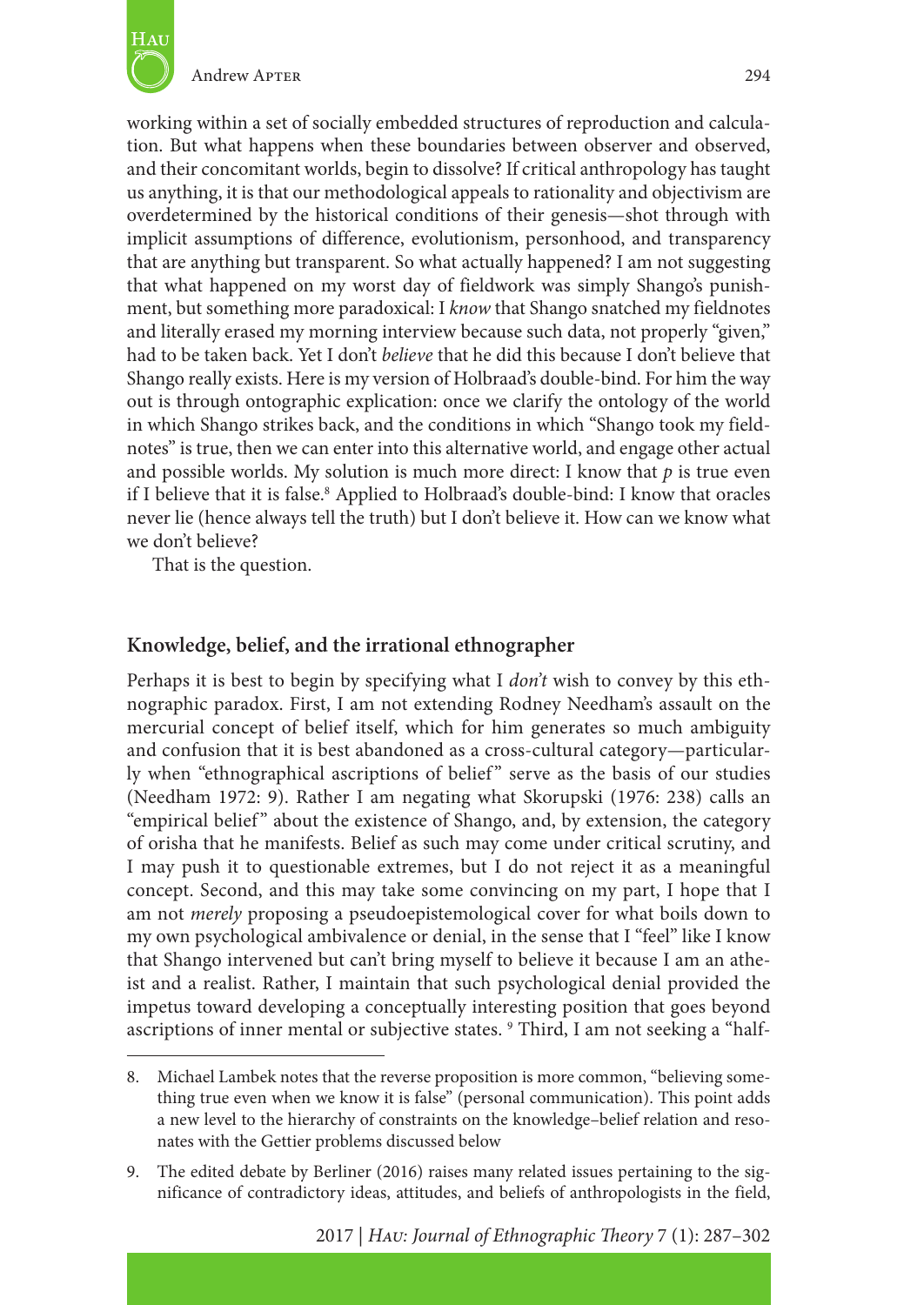

way house" (ibid.: 243) between religion and science, or ontological worlds, such that "I know  $p$  in World<sub>2</sub> but don't believe  $p$  in World<sub>1</sub>," for that only resurrects the ontological divide that I ultimately seek to avoid. Although there are multiple logics and logically possible worlds, as a realist I maintain that anthropologists and those we study exist in one world. Nor, fourth, do I wish to replace different "worlds" with different levels of analysis, disbelieving in *p* as a mystical agent while knowing it as a Durkheimian social fact. If I remain inclined toward socially grounded illuminations and explanations, in this case they don't apply because the *p* which is true (belief as a social fact) is not the same *p* which is false (mystical agent) in such formulations. And finally, I am not attributing my own paradoxical proposition to the Yoruba discourse community among whom it arose, although similar ambivalences exist. Like Graeber's discussion of the skeptical framing of *fanafody* medicine in Madagascar (Graeber 2015), Yoruba attitudes toward the orisha include reflexive forms of bargaining power that are central to the devotee– deity relationship, as propounded in Karin Barber's landmark essay "How man makes God in West Africa" (1981). But the case of my worst day of fieldwork in Nigeria foregrounds a different propositional attitude, one shared not by my Yoruba colleagues—who knew *and* believed that Shango lashed back—but among anthropological colleagues with similar experiences who know without believing. We thus frame the problem of Shango's wrath with the irrationality not of "natives" but of ethnographers.

So how irrational are we? Can the sentence "I know that Shango intervened [by taking back my fieldnotes] but I don't believe it," or more simply, "I know *p* but I don't believe it" (or even "*p* and I don't believe it") be dismissed as self-contradictory, or as an irrational (dis)belief? If so, then I have reached an aporia, and can go no further. The sentence, however, cannot be so easily dismissed, but belongs to a class of so-called "Moore-paradoxical" sentences—not surprisingly formulated by G. E. Moore—that has spawned a veritable industry of epistemological hair splitting (including within the subfield of epistemic logic, see Hintikka 1962: 64–78, 95–102; Henricks and Symons 2006) which began with an inspired Wittgenstein and shows no signs of slowing down (see, e.g., Green and Williams 2007; Schmid 2014).10 It was in fact Wittgenstein who coined the term "Moore's paradox" in part II of his *Philosophical investigations* ([1953] 1972) (variations of which appear in *Remarks on the philosophy of psychology* based on writings from 1946–47), as posing a momentous logical problem. His immediate excitement is evident in a letter he wrote the day after Moore presented a paper to the Moral Sciences Club in October 1944 praising Moore for his important "*discovery*" associated with the "absurdity" of the assertion "There is a fire in this room and I don't believe there is." He adds, "Pointing out that 'absurdity' which is in fact something *similar* to a

suggesting that multiple selves may be a subjective alternative to multiple ontologies. I am particularly drawn to Richard Shweder's defense of the law of noncontradiction in this discussion precisely because that is the virtue of Moorean sentences, which preserve the noncontradiction of knowing without believing (see below).

<sup>10.</sup> According to von Wright (1974: 177–78), the first to formulate "the puzzle about saying and disbelieving" was MacIver (1938). See also Moore (1942: 543; 1944: 204; 1993).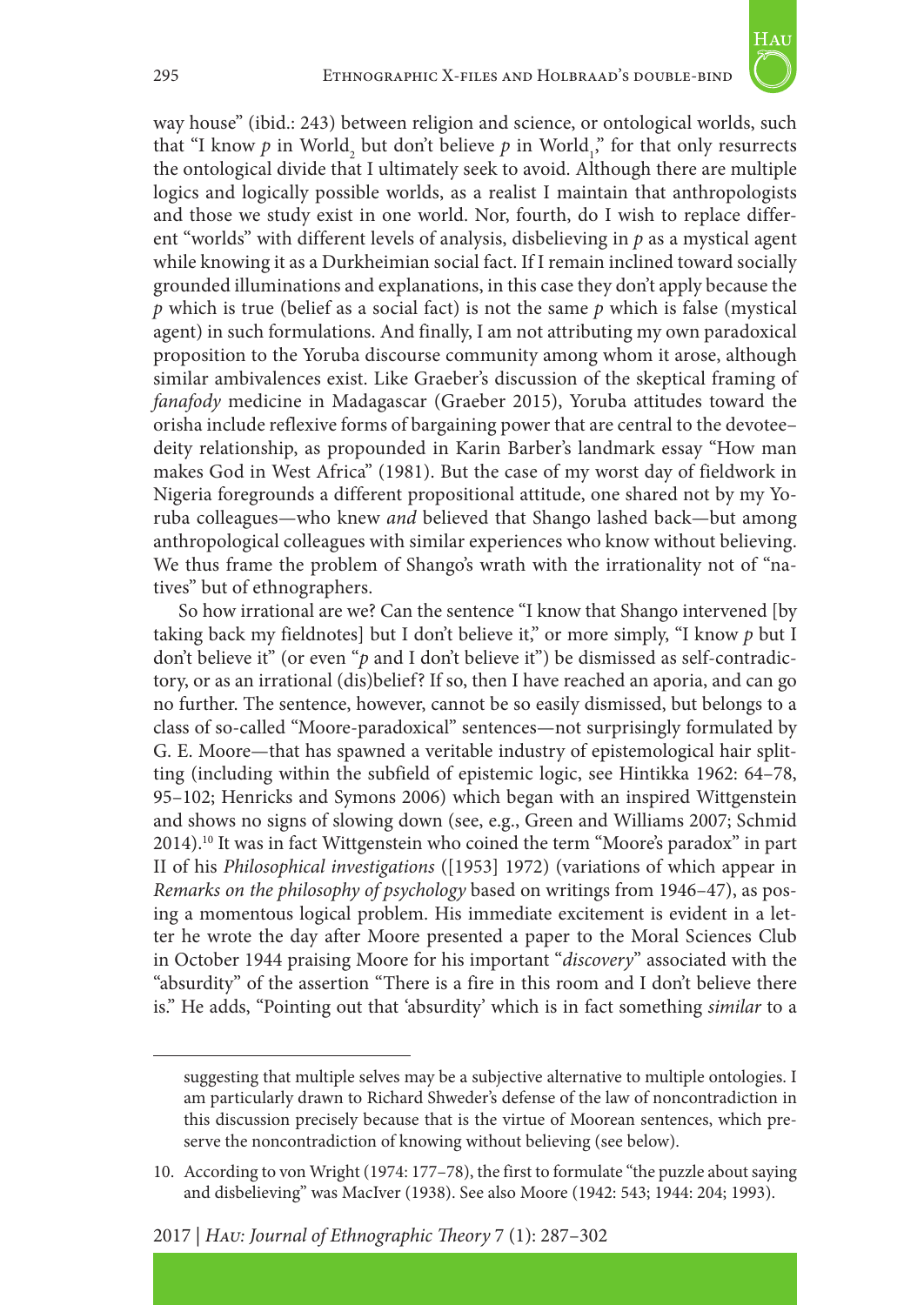

contradiction, though it isn't one, is so important that I *hope you'll publish* your paper" (original emphasis).<sup>11</sup>

Wittgenstein's ruminations on Moore's paradox are characteristically complex, subtle, fragmentary, and elusive, but two features stand out in his philosophical framing that help develop my position.<sup>12</sup> First, is the insight that Moorean sentences are not paradoxes, but only resemble them as seemingly absurd. For example, in the sentence "There is a fire in this room and I don't believe there is," both conjuncts can be true, whereas in a proper paradox they cannot (see also Moore 1993: 209; Sorenson 1988: 15; Williams 1979; Shoemaker 1995: 211). Moore-paradoxical statements "feel" or "sound" like paradoxes, but technically they are not. Thus we can say, somewhat reflexively, that the paradox of Moore-paradoxical sentences is that they are not paradoxical. The point is important because it establishes a philosophical justification for recasting statements like "Shango took back my fieldnotes and I don't believe it" as nonparadoxical (and thus noncontradictory), with the additional virtue that they are philosophically interesting.13 The second striking feature of Wittgenstein's take on Moore's paradox is his rejection of psychological conditions such as states of mind associated with attributions of belief, thereby rejecting Moore's own appeal to states of mind (belief) implied by assertions (Moore [1944] 1993; Malcolm 1995). As Wittgenstein (1980: 92e) remarked, "It would be asking for trouble to take Moore's paradox for something that can only occur in the mental sphere," pushing instead for logical approaches to belief in the changing contexts of different language games.<sup>14</sup> Again, my point remains preliminary: Wittgenstein rules out psychological (or mentalist) resolutions of Moorean paradoxes because they side-step the deeper roots of the problem, which hinges on the slippage between supposition and assertion in first-person indicative statements of belief.15 Whether or not Wittgenstein resolved Moore's paradox, he prepared the ground for nonpsychological solutions.

- 12. For helpful expositions of Wittgenstein's position on Moore's paradox, see Heal (1994), Malcolm (1995), and McGinn (2011).
- 13. Since "but" is not a logical operator, we can use "and" in its place, as per standard practice.
- 14. For an elaboration of this strategy, see McGinn (2011). See also Green and Williams  $(2007: 6-8).$
- 15. For a critical engagement of the "assertability conditions" approach to Moore's paradox, emphasizing hearers over speakers, see Williams (1994).

<sup>11.</sup> Wittgenstein's letter to Moore was published as M.42 by von Wright (Wittgenstein [1944] 1974). Although von Wright (1974: 177–78) notes that he could not find Moore's unpublished paper, it was later given to University Library, Cambridge, by his son, Timothy Moore, and published as Moore (1993). In his *Memoir*, Norman Malcolm recalls Wittgenstein mentioning that "the only work of Moore's that greatly impressed him was his discovery of the peculiar kind of nonsense involved in such as sentence as 'It's raining but I don't believe it'" (1984: 66). See also Sorensen (1988: 1), who opens his book with this quote and devotes his first chapter to Moore's paradox as paradigmatic of philosophical "blindspots."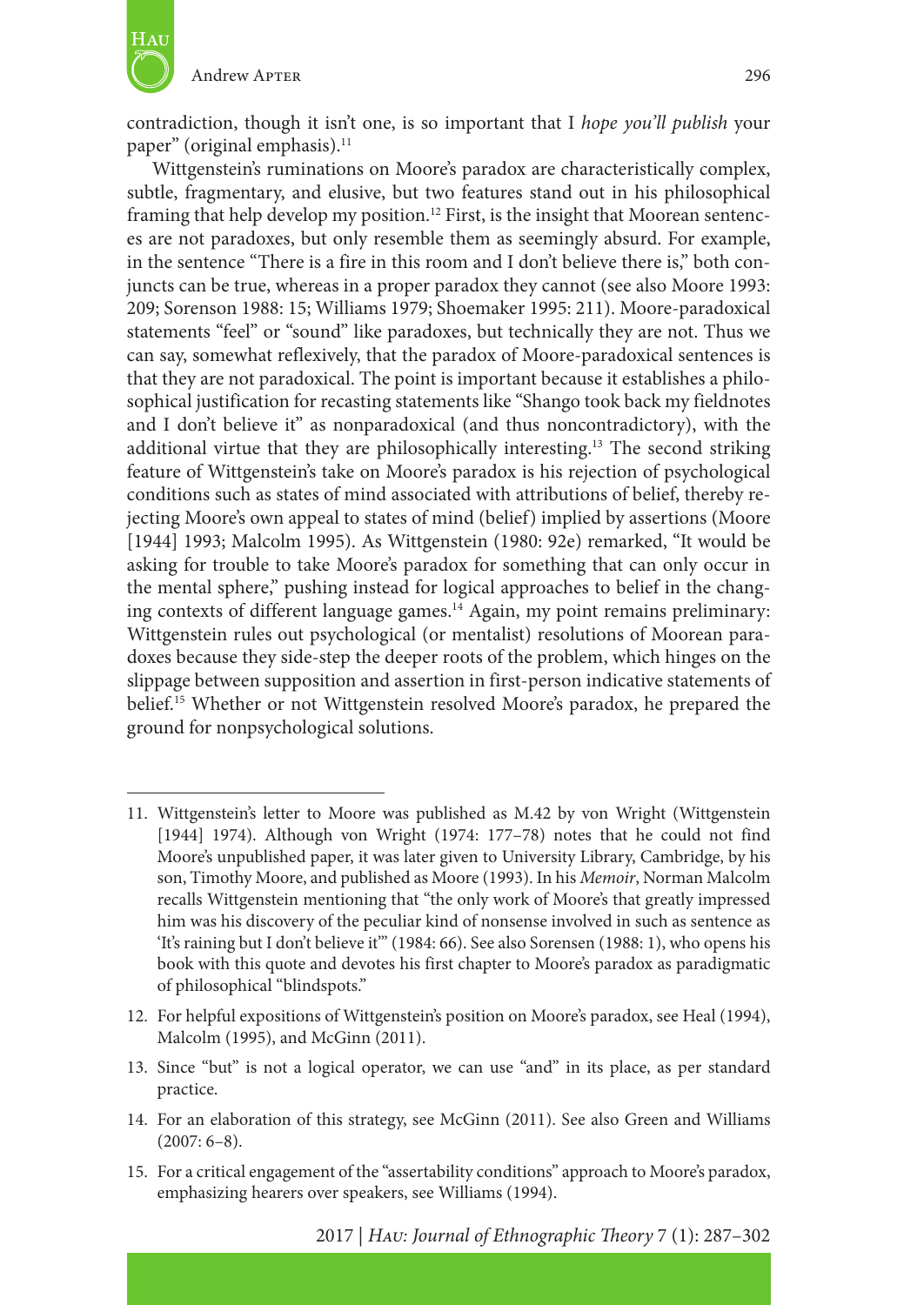

With Wittgenstein, then, we have established that my way out of Holbraad's double-bind remains valid: neither logically paradoxical nor psychologically reducible to an irrational state of mind, it provides an opening for a category of ethnographic experience—our classified X-files—that allows "knowledge of" without "belief in." It is admittedly an extreme formulation that pushes the meanings of "knowledge" and "belief " not only to unusual limits, but also into novel semantic possibilities. If philosophers recognize the complex intersections of knowledge and belief, the lines remain notoriously fuzzy (Hintikka 1962; Stalnaker 2006). For example, in 1963, Edmund Gettier shattered an established epistemological position that all knowledge is justified true belief by proving that rational actors could hold justified true beliefs that nonetheless do not qualify as knowledge, based on possible if highly unlikely scenarios that lead to false conclusions. In Case I of Gettier's famous three-page article (Gettier 1963: 122), for example, Smith knows that either he or Jones will get a certain job, and that the person who will get the job has ten coins in his pocket; Smith also knows that Jones has ten coins in his pocket without realizing that he himself (Smith) also has ten coins in his pocket. Smith therefore has a justified true belief that Jones will get the job, which turns out to be false, because Smith himself (with his unknowingly held coins) gets the job. The so-called Gettier problems or cases are important because they prove that not all justified true belief is knowledge, relaxing their relations of material coimplication. Taken together, Moore's paradox and the Gettier problems frame the limits of an epistemological opening between knowledge and belief.16 For Moore, "*p* and I don't believe *p*" gives us knowledge without belief. Conversely, Gettier gives us justified true belief without knowledge.

#### **Conclusion**

If nothing else, I have offered an alternative solution to Holbraad's double-bind in the Moorean sentence, depsychologized by Wittgenstein, of the form "I know *p* and don't believe it." Because it is neither a "true" paradox nor irrational, it is logically permissible even if its meanings strike us as enigmatic, and requires no further commitments to multiple ontologies. Such an epistemological alternative to the ontographic method may miss the point as far as the OTers are concerned, for whom "differences in 'perspectives' are to be seen in ontological rather than epistemological terms" (Holbraad 2013: 469), and this in order to gain insight into the possible worlds of radical alterity. The thinking subjects and thoughtful objects encountered by the new ontologists, taken on their own terms, project possible worlds which are actualized "for us" by ethnographic explication—through the kind of ontographic conceptualization that opens up new modalities of being. Perhaps. Yet the conjuring of these possible worlds by the ethnographer's magic, and, more to the point, the "passage from one possible world to another" (Viveiros de Castro [2002] 2013: 479), remain dubious achievements, quite possibly impossible. In determining the meanings of proper names, as Kripke reminds us, "'possible worlds' are *stipulated*,

<sup>16.</sup> To my knowledge, Borges (2014) is the first to see that Moore's paradox and Gettier cases are intimately linked.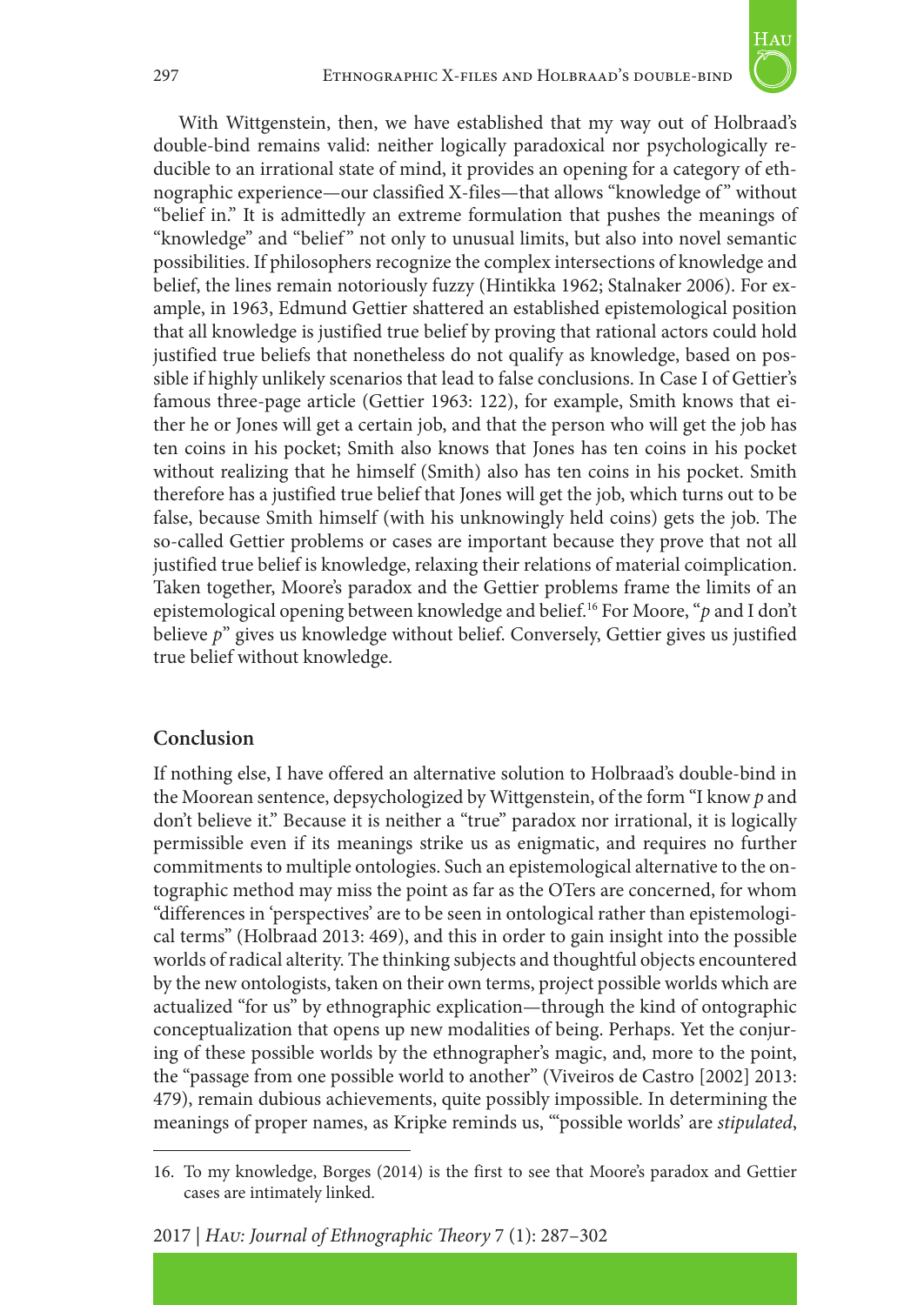

not *discovered* by powerful telescopes" (1980: 44, original emphasis). Nor, we might add, by ontological anthropologists.

Which raises the question, what kind of "possible worlds" are the OTers dealing with? At first blush, they appear very different from the arid counterfactual landscapes of possible-world semantics. In an article which for Holbraad (2013: 470) marks the turning point of the ontological turn, Viveiros de Castro ([2002] 2013: 478) invokes Sartre ("le regard") and Deleuze (1969: 355) to argue that possible worlds are grounded in the structure of the Other as a kind of a priori alterity.<sup>17</sup> If I follow him correctly, and at the risk of oversimplification, there seem to be two major moves involved in exploring other ontologically possible worlds. The first is to recognize the philosophical relationality underlying possible worldhood—including "ours"—a kind of transcendental other  $= x$  that guarantees the very category of world possibility. This relational condition is not only primordial, but also underscores the varieties of perspectivism (Amerindian and "otherwise") through which it is empirically manifested (e.g., Viveiros de Castro 1998). The second move into empirically possible worlds involves ethnographic discovery procedures of the ontographic method: taking "native" statements, objects, meanings, and practices that manifest internally the relational (perspectival) concepts of the Other as starting points for anthropological inquiry. It is precisely those statements that seem "strange" or "irrational" to "us," such as "peccaries are human," or "powder is power," which provide openings for the following question: In what possible world are they true? That the question is philosophical, inspiring thought experiments with other possible worlds, brings philosophy into an applied or experimental mode. In a playful (if somewhat unfortunate) reversal of disciplinary registers, Viveiros de Castro proclaims: "If in 'real philosophy' imaginary savages are altogether abundant, the geo-philosophy proposed by anthropology conducts 'imaginary' philosophy with 'real' savages" ([2002] 2013: 488). We may recall not just the noble and ignoble "savages" of early modern political philosophy, but also Quine's imaginary "native" whose utterance "Gavagai" ("rabbit," "undetached rabbit part") established the inscrutability of reference and the indeterminacy of translation (Quine 1960:  $29-46$ ).

But the "geophilosophical" crossroads also share a common ground, although possible-world semantics developed with very different goals in mind: namely the search for necessary meanings across all possible worlds rather than those specific to particular ones. Like its ontographic cross-cousin, its basic modus operandi stipulates that the meaning of a sentence specifies how the world would have to be for that sentence to be true (or false). If, for philosophers, possible worlds serve meanings, and for ontographers, meanings serve possible worlds, both approaches share the same stipulative conditions of truth by definition. If such truths, in principle, are conceptually knowable, are they believable? To be sure, the philosopher does not need to believe in the possible world where Richard Nixon died at age four to determine, or even "know," the meaning of his proper name.18 But what of the possible worlds which the ontographer explicates, and in some sense actualizes

<sup>17.</sup> The article was first published in 2002 as "O nativo relativo," *Mana* 8 (1): 113–48.

<sup>18.</sup> The example derives from Kripke (1980: 40-49).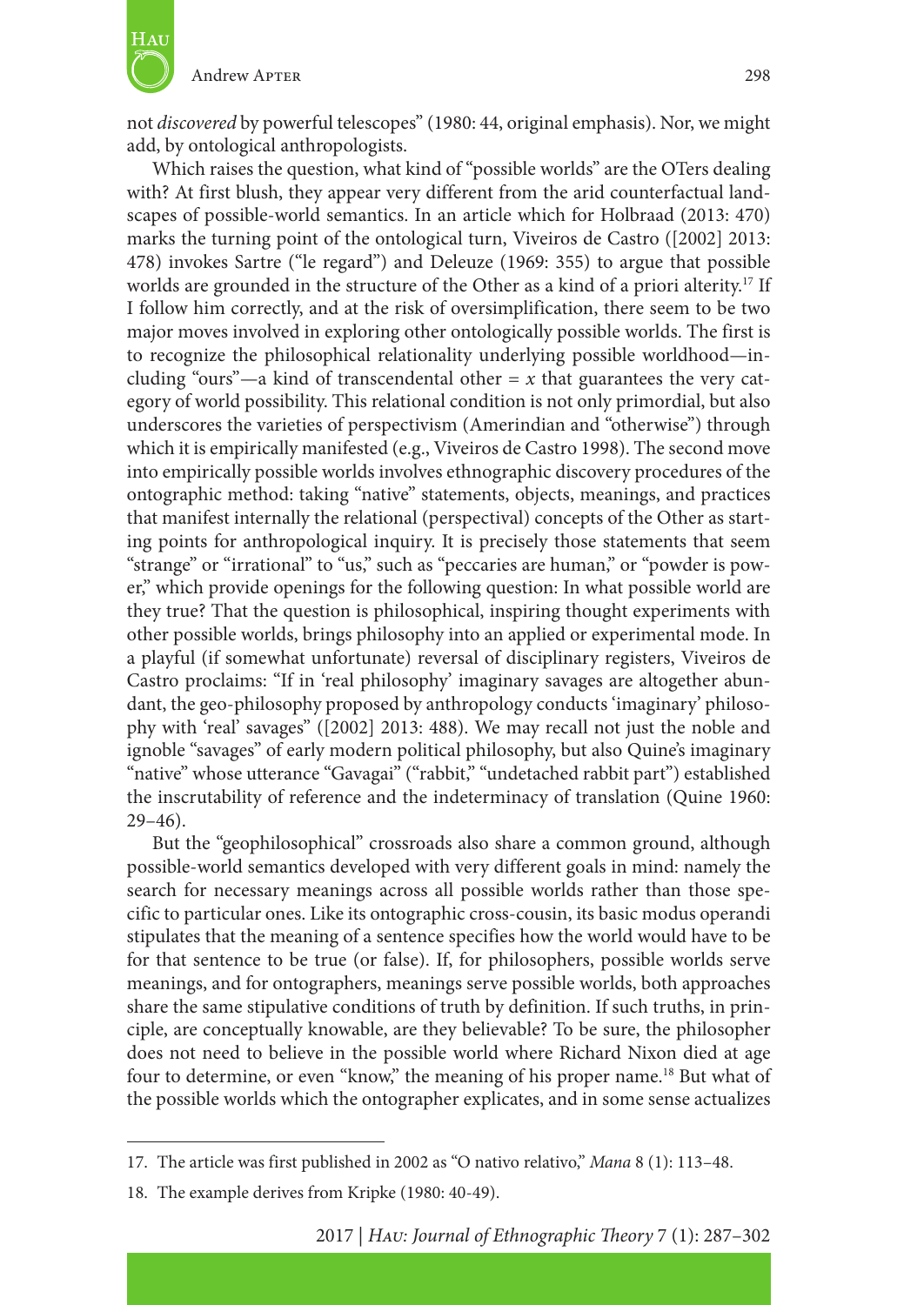

"for us"? That the question is important for Viverios de Castro is revealed by his response to Isabella Lepri, a student also working with Amerindians who asked him if, by taking the statement that "peccaries are humans" seriously, he believed that it was true. When he replied in the negative, she responded: "How can you take the [Amerindians] seriously if you only pretend to believe in what they say?" (Viveiros de Castro [2002] 2013: 493). He reflects: "I am convinced that Isabella's question is absolutely crucial; that all anthropology deserving of the name should answer it; and that it is not at all easy do so very well" (ibid.).

Viveiros de Castro's solution is to dismiss this question of "our" belief as irrelevant, no more pertinent to Amerindian ideas than "greenness" is to the number two, a category error better avoided by focusing on "what the Indians are saying when they say that peccaries are human" (ibid.: 494). Here is where applied philosophy takes over: "how to transform the conception expressed in a proposition like this into a concept" (ibid.), which, when properly done, provides access to other construals of human–animal relationality in its manifold complexity. My own reply to Isabella Lepri, based not on native testimony but on my worst day of fieldwork in Nigeria, would be: "Peccaries are human and I don't believe it." Moore's paradox lives on in the ethnographic present without proliferating ontological commitments to multiple worlds. It not only resolves double-binds and epistemological conundrums in the field, but may help us rethink our potentially embarrassing X-files, and what we mean by "knowledge."

#### **References**

- Apter, Andrew. 1992*. Black critics and kings: The hermeneutics of power in Yoruba society*. Chicago: University of Chicago Press.
- Barber, Karin. 1981. "How man made God in West Africa: Yoruba attitudes toward the òrìsà." *Africa* 51 (3): 724–45.
- Bascom, William. 1944. "The sociological role of the Yoruba cult-group." *American Anthropologist* (N.S.) 46 (1, part 2, Memoires 63): 1–75.
- Berliner, David, ed. 2016. "Anthropology and the study of contradictions." *Hau: Journal of Ethnographic Theory* 6 (1): 1–27.
- Bessire, Lucas, and David Bond. 2014. "Ontological anthropology and the deferral of critique." *American Ethnologist* 41 (3): 440–56.
- Borges, Rodrigo. 2014. "How to Moore a Gettier: Notes on the dark side of knowledge." *Logos & Episteme* 5 (2): 133–140.
- Deleuze, Gilles. 1969. *Logique du sens*. Paris: Minuit.
- Eggan, Fred. 1954. "Social anthropology and the method of controlled comparison." *American Anthropologist* 56 (5), Part 1: 743–63.
- Evans-Pritchard, E. E. 1937. *Witchcraft, oracles and magic among the Azande*. Oxford: Clarendon Press.
- Gettier, Edmund L. 1963. "Is justified true belief knowledge?" *Analysis* 23 (6): 121–23.

2017 | *Hau: Journal of Ethnographic Theory* 7 (1): 287–302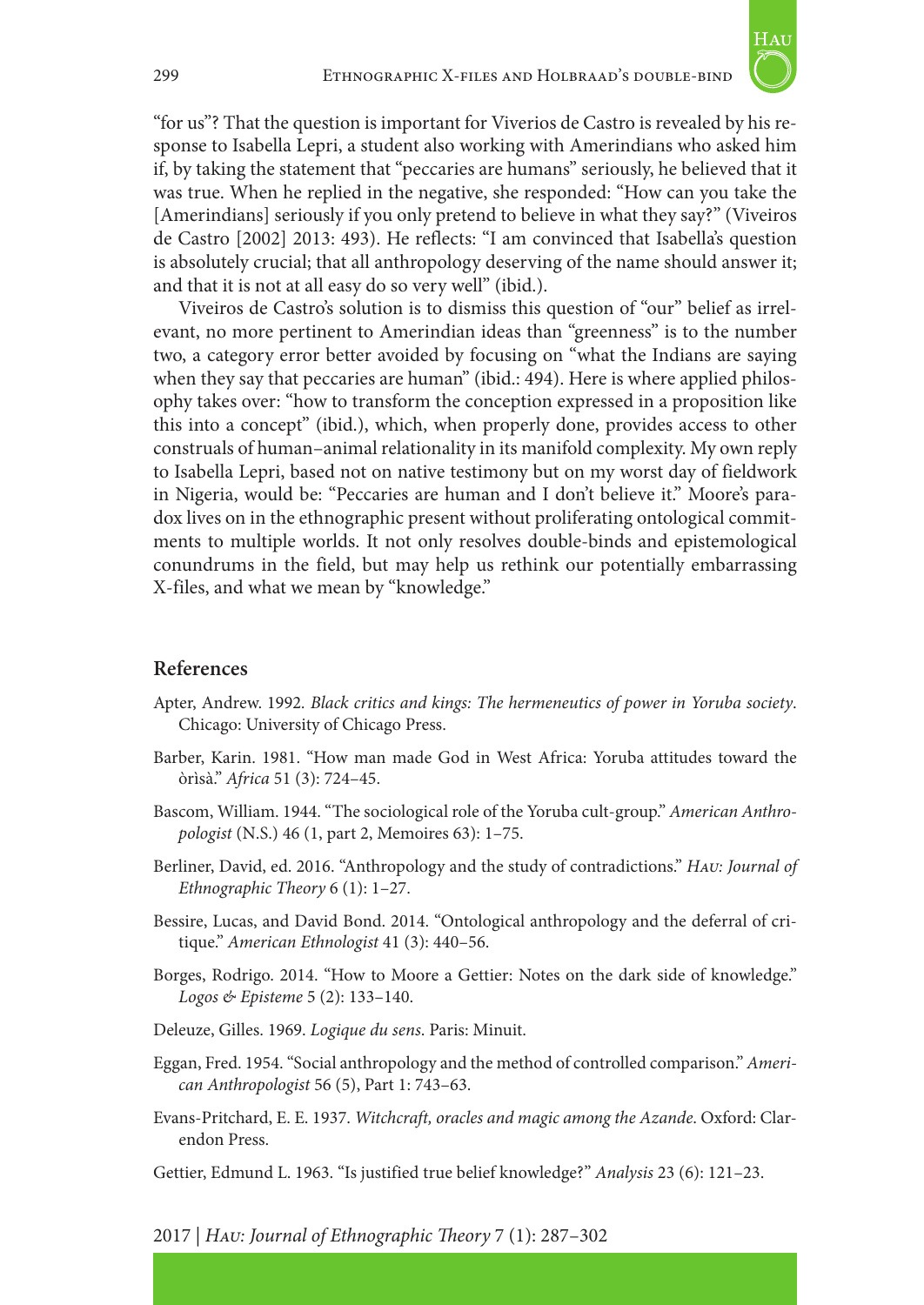- Graeber, David. 2015. "Radical alterity is just another way of saying 'reality': A reply to Eduardo Viveiros de Castro." *Hau: Journal of Ethnographic Theory* 5 (2): 1–41.
- Green, Mitchell, and John N. Williams, eds. 2007. *Moore's paradox: New essays on belief, rationality, and the first person*. Oxford: Clarendon Press.
- Heal, Jane. 1994. "Moore's paradox: A Wittgensteinian approach." *Mind* (N.S.) 103 (409): 5–24.
- Henare, Amiria, Martin Holbraad, and Sari Wastell. 2007. "Introduction: Thinking through things." In *Thinking through things: Theorising artefacts ethnographically*, edited by Amiria Henare, Martin Holbraad, and Sari Wastell, 1–31. London: Routledge.
- Henricks, Vincent F., and John Symons. 2006. "Where's the bridge? Epistemology and epistemic logic." *Philosophical Studies: An International Journal for Philosophy in the Analytic Tradition* 128 (1): 137–67.
- Hintikka, Jaako. 1962. *Knowledge and belief: An introduction to the logic of two notions*. Ithaca, NY: Cornell University Press.
- Holbraad, Martin. 2007. "The power of powder: Multiplicity and motion in the divinatory cosmology of Cuban Ifá (or *mana*, again)." In *Thinking through things: Theorising artefacts ethnographically*, edited by Amiria Henare, Martin Holbraad, and Sari Wastell, 189–225. London: Routledge.
- ———. 2012a. "Truth beyond doubt: Ifá oracles in Havana." *Hau: Journal of Ethnographic Theory* 2 (1): 81–109.

———. 2012b. *Truth in motion: The recursive anthropology of Cuban divination*. Chicago: University of Chicago Press.

———. 2013. "Turning a corner: Preamble for 'The relative native' by Eduardo Viveiros de Castro." *Hau: Journal of Ethnographic Theory* 2 (1): 469–71.

Idowu, Bolanle. 1962. *Olódùmarè: God in Yoruba belief*. London: Longmans.

Kripke, Saul. 1980. *Naming and necessity*. Oxford: Basil Blackwell.

MacIver, A. M. 1938. "Some questions about 'know' and 'think." *Analysis* 5 (3/4): 43–50.

Malcom, Norman. 1984. *Ludwig Wittgenstein: A memoir*. Oxford: Oxford University Press.

———. 1995. "Disentangling Moore's paradox." In *Wittgenstein: Mind and language*, edited by Rosaria Egidi, 195–205. Dordrecht: Kluwer Academic Publishers.

- McGinn, Marie. 2011. "Wittgenstein and Moore's paradox." In *Image and imaging in philosophy, science and the arts*, Vol. 1, edited by Richard Heinrich, Elisabeth Nemeth, Wolfram Pichler, and David Wagner, 59–82. Frankfurt: De Gruyter.
- Moore, G. E. 1942. "Reply to my critics." In *The philosophy of G. E. Moore*, edited by Paul Arthur Schilpp, 535–677. The Library of Living Philosophers, Vol. 4. Evanston, IL: Northwestern University Press.
- ———. 1944. "Russell's theory of descriptions." In *The philosophy of Bertrand Russell*, edited by Paul Arthur Schilpp, 175–225. The Library of Living Philosophers, Vol. 5. Evanston, IL: Northwestern University Press.
- ———. (1944) 1993 . "Moore's paradox." In *G. E. Moore: Selected writings*, edited by Thomas Baldwin, 207–12. London: Routledge.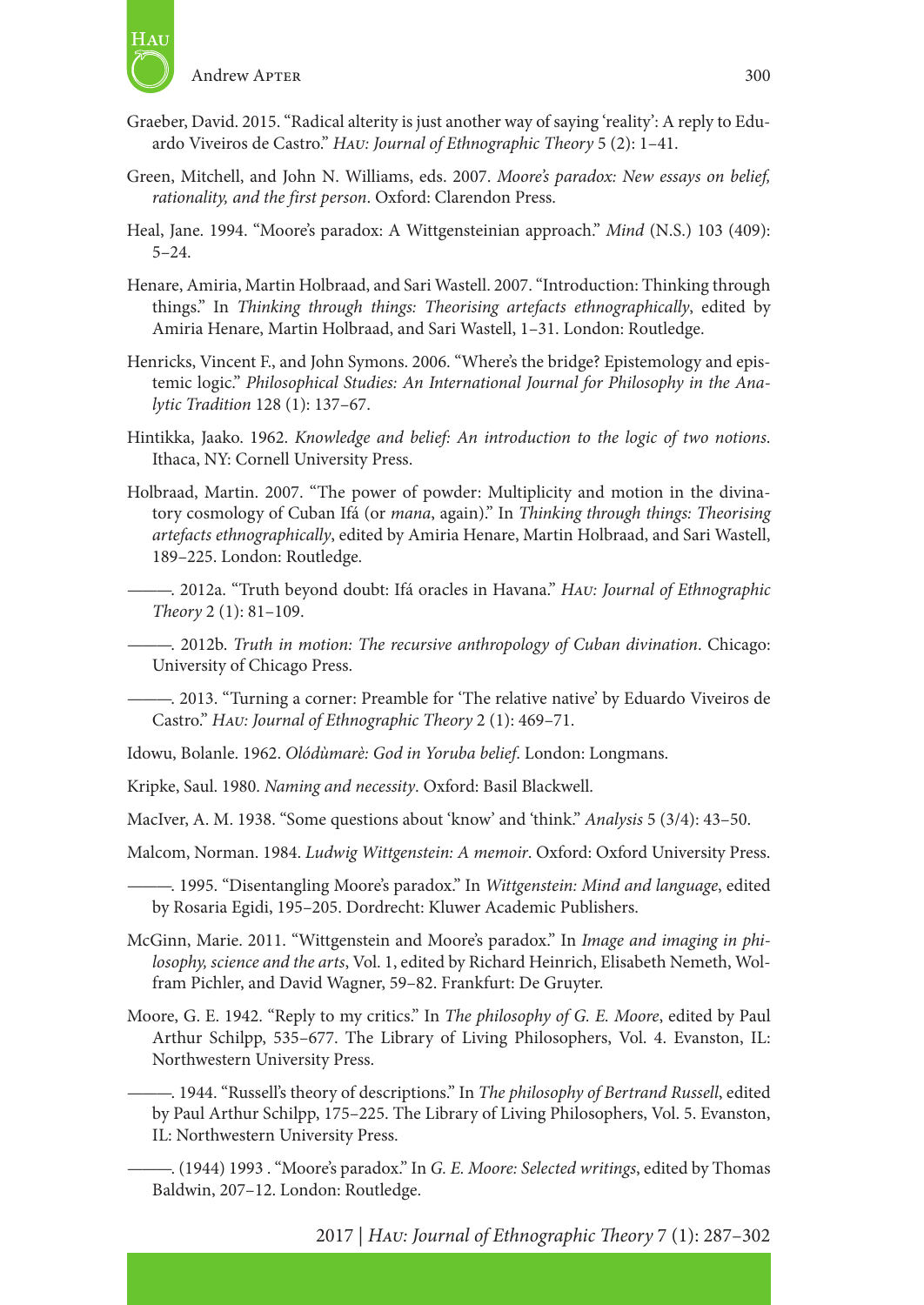

- Morton-Williams, Peter. 1964. "An outline of the cult organization and cosmology of Old Oyo." *Africa* 34 (3): 243–61.
- Needham, Rodney. 1972. *Belief, language, and experience*. Chicago: University of Chicago Press.
- Popper, Karl. 1972. *Objective knowledge: An evolutionary approach*. Oxford: Clarendon Press.
- Quine, Willard V. O. 1960. *Word and object*. Cambridge, MA: MIT Press.
- Schmid, Ulla. 2014. *Moore's paradox: A critique of representationalism*. Berlin: De Gruyter.
- Shoemaker, Sydney. 1995. "Moore's paradox and self-knowledge." *Philosophical Studies* 77: 211–28.
- Skorupski, John. 1976. *Symbol and theory: A philosophical study of theories of religion in social anthropology*. Cambridge: Cambridge University Press.
- Sorensen, Roy A. 1988. *Blindspots*. Oxford: Clarendon Press.
- Stalnaker, Robert. 2006. "On logics of knowledge and belief." *Philosophical Studies: An International Journal for Philosophy in the Analytic Tradition* 128 (1): 169-99.
- Verger, Pierre. 1957. *Notes sur le culte des orisha et vodun à Bahia*. Dakar: Institute français d'Afrique noir.
- Viveiros de Castro, Eduardo. 1998. "Cosmological deixis and Amerindian perspectivism." *Journal of the Royal Anthropological Institute* (N.S.) 4 (3): 469–88.

———. (2002) 2013. "The relative native." *Hau: Journal of Ethnographic Theory* 3 (3): 473–502.

von Wright, G. H., ed. 1974. *Ludwig Wittgenstein: Letters to Russell, Keynes, and Moore*. Oxford: Basil Blackwell.

Williams, John N. 1979. "Moore's paradox: One or two?" *Analysis* 39 (3): 141–42.

- ———. 1994. "Moorean absurdity and the intentional 'structure' of assertion." *Analysis* 54 (3): 160–66.
- Wittgenstein, Ludwig. (1944) 1974. "Letter to G. E. Moore [M.42]." In *Ludwig Wittgenstein: Letters to Russell, Keynes, and Moore*, edited by G. H. von Wright, 177. Oxford: Basil Blackwell.

———. (1953) 1972. *Philosophical investigations*. Translated by G. E. M. Anscombe. Oxford: Basil Blackwell.

———. 1980. *Remarks on the philosophy of psychology*, Vol. 1. Edited by G. E. M Anscombe and G. H. von Wright. Translated by G. E. M. Anscombe. Oxford: Basil Blackwell.

## **Les X-files de l'ethnographie et la double contrainte de Holbraad: Réflexions sur le tournant ontologique des évènements**

Résumé : Le tournant ontologique pose des questions difficiles et repousse les frontières conceptuelles à la fois en avant et à rebours, mettant au défi nos orientations